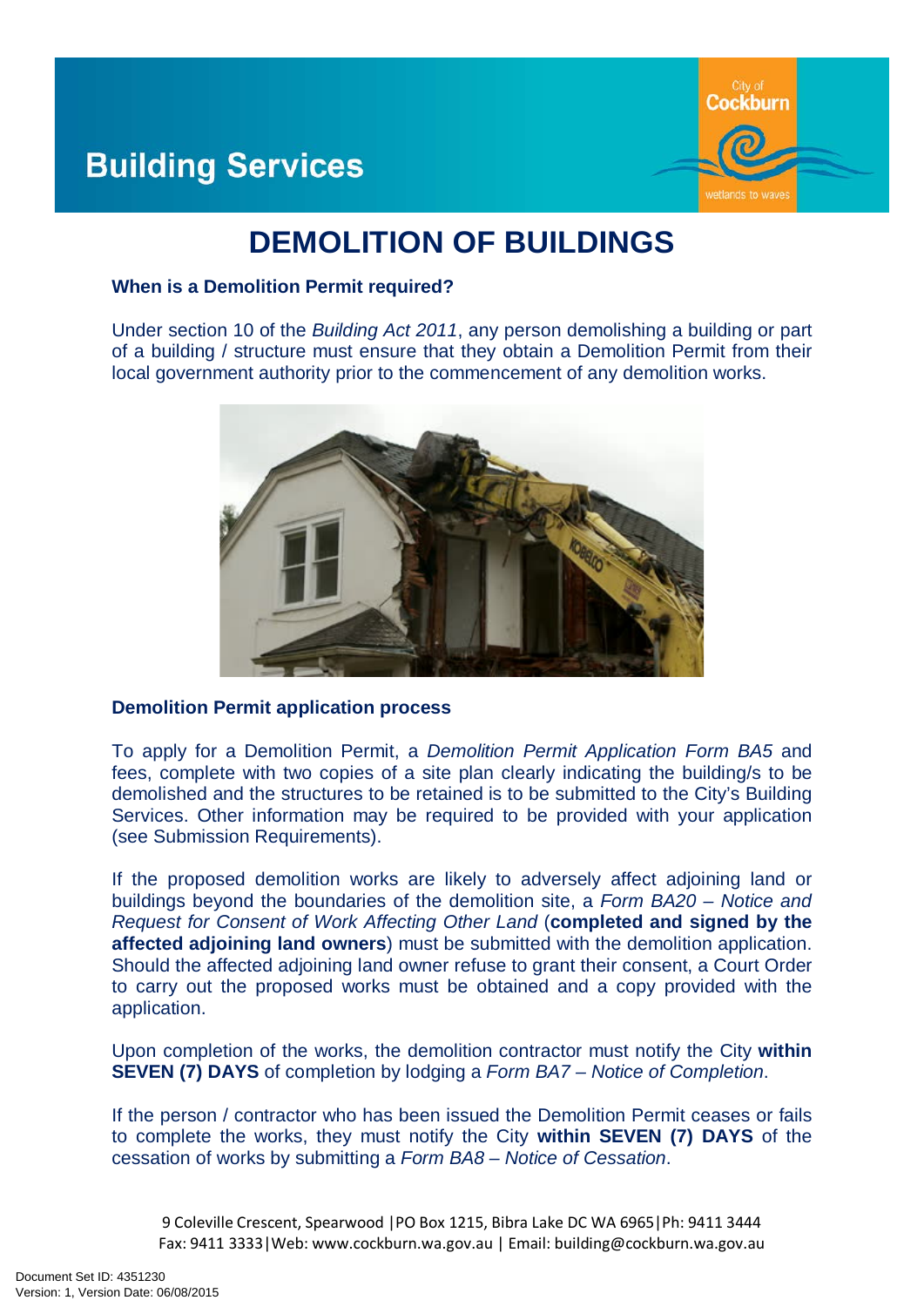It is required that all buildings to be demolished are rat baited. There are also specific requirements with regards to the demolition of buildings containing asbestos products, and buildings connected to on-site effluent disposal systems (septic tanks). The following information can be obtained from the City's Health Services web page or by contacting 9411 3589 or emailing [health@cockburn.wa.gov.au.](mailto:health@cockburn.wa.gov.au)

- Removal of asbestos
- Septic tank decommissioning

In addition, other authorities are to be notified of the proposed demolition works. These authorities include but not limited to:

- Water Corporation Ph: 13 13 95
- Western Power Ph: 13 10 87
- Alinta Energy Ph: 13 13 58
- Telstra Ph: 1800 283 407
- Worksafe Ph: 9327 8777
- Heritage Council of WA (State Heritage Office) Ph: 6552 4000

## **Submission requirements**

To apply for a Demolition Permit, the following documents and fees are to be submitted to the City of Cockburn's Building Services:

- A completed Demolition Permit Application (**Form BA5**).
- The prescribed application fee and associated State levies (refer to *2015/16 Building Application Fee Schedule*)
- $\Box$  Two (2) copies of a full site plan showing all existing buildings. Building/s or section/s of the building/s to be demolished must be clearly indicated.
- $\Box$  Worksafe Registration the demolition contractor must provide evidence that they have the required Worksafe Registration and capability to carry out the works **OR** proof of a valid legislative exemption.
- A completed and signed **Form BA20 (Notice and Request for Consent of Work Affecting Other Land)** or a copy of a Court Order if the proposed works are likely to adversely affect adjoining land or buildings beyond the boundaries of the demolition site (land).
- $\Box$  Clear indication or confirmation of any retaining structures or similar that are remaining on-site at the completion of works.
- $\Box$  Heritage listed buildings Evidence of notification given to the Heritage Council of WA in accordance with s.21 of the *Building Act 2011* and Regulation 16 and 19 of the *Building Regulations 2012*.
- $\Box$  Proof of notification to Worksafe under the Occupational Safety and Health Regulations 1996, Regulation 3.119 applicable to Class 1, 2 & 3 demolition work. (**NOTE**: This is not applicable to a single storey residence, unless a residence has more than  $200m^2$  of brittle or fragile roof covering).

9 Coleville Crescent, Spearwood |PO Box 1215, Bibra Lake DC WA 6965|Ph: 9411 3444 Fax: 9411 3333|Web: www.cockburn.wa.gov.au | Email: building@cockburn.wa.gov.au